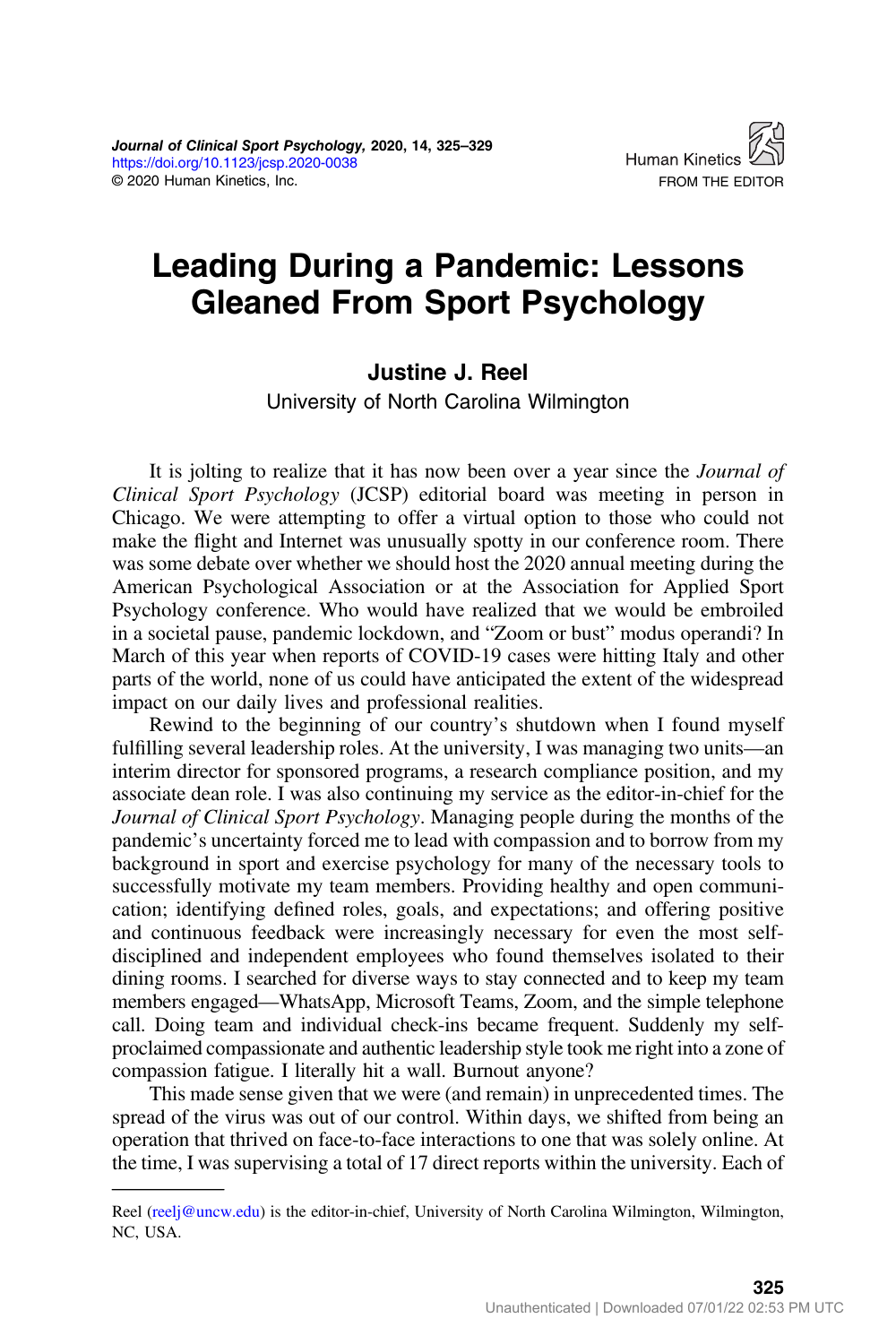those employees had unique stories and different ways of reacting to the test before us. They ranged in age from individuals in their early 20s to people approaching 70 years of age: a dad of a new-born baby; a part-time returning student; a woman living alone who required intensive hip surgery; several with underlying conditions. Many experienced anxiety and worried about coming to work or leaving the home. Upon an initial analysis, it seemed that the extroverts were struggling the most from the lack of social interaction. In time, however, it was apparent that many were feeling worn down from the monotony of their home situation coupled with not knowing when or if we would return to "normal," or whether there would be a new "normal" to dislodge the comfortable status quo.

As a leader who has measured highest in empathy and developer according to the Strength Finder tool (Rath  $\&$  Conchie, 2009), it was critical to tap into this empathetic reaction without becoming overburdened or embroiled in the emotions of my team members. So, here is what I did and continue to do, as well as some lessons learned during this challenging time:

- (a) Embrace individual differences. I reminded myself constantly that each person is unique. Just like the athletes we work with on sport teams, each has their own childhood, relationship with sport, and different things that make them tick (or motivate them to play). Never make assumptions and continually ask my employees how they are doing, what is a challenge, and what will improve their well-being and mindset.
- (b) Team cohesion. Encourage interaction beyond just task cohesion. Social cohesion became increasingly more important for teams. WhatsApp provided a forum for more playful banter and messages of encouragement than platforms such as Teams that were more task-focused in nature. Virtual coffee hours allowed for less formal conversation and prevented social isolation of team members.
- (c) Maintain a present focus. Like our athletes, who we encourage to stay in the moment to improve concentration, our employees benefit from focusing on the task at hand. The reminder that everything is temporary and acknowledging difficulties is helpful. Being real about emotions "right now" helps show an authentic self. Recognizing that others may not be the best versions of themselves helps decrease sensitivity to potential flare-ups.
- (d) Encourage flexibility, adaptation, and patience. Like running a marathon, surviving a pandemic takes endurance. Helping team members know that while we try to mentally prepare (and incorporate strategy for reopen), some unknowns remain. The best advice we can borrow from sport psychology is that we can control our response to the situation or stressor. A ski jumper cannot control the direction that the wind blows on a given day but can control their reaction as they prepare to execute an impressive leap.
- (e) Instill confidence to aid performance. For our team members, whether athletes or employees, helping them realize that we can do (almost) everything virtually. Emphasizing that having a more virtual setting opens the door for more global collaborations, is more environmentally friendly, and allows for increased efficiencies. For sport psychology practice, I often found the need to meet with athletes by phone or Zoom due to their competition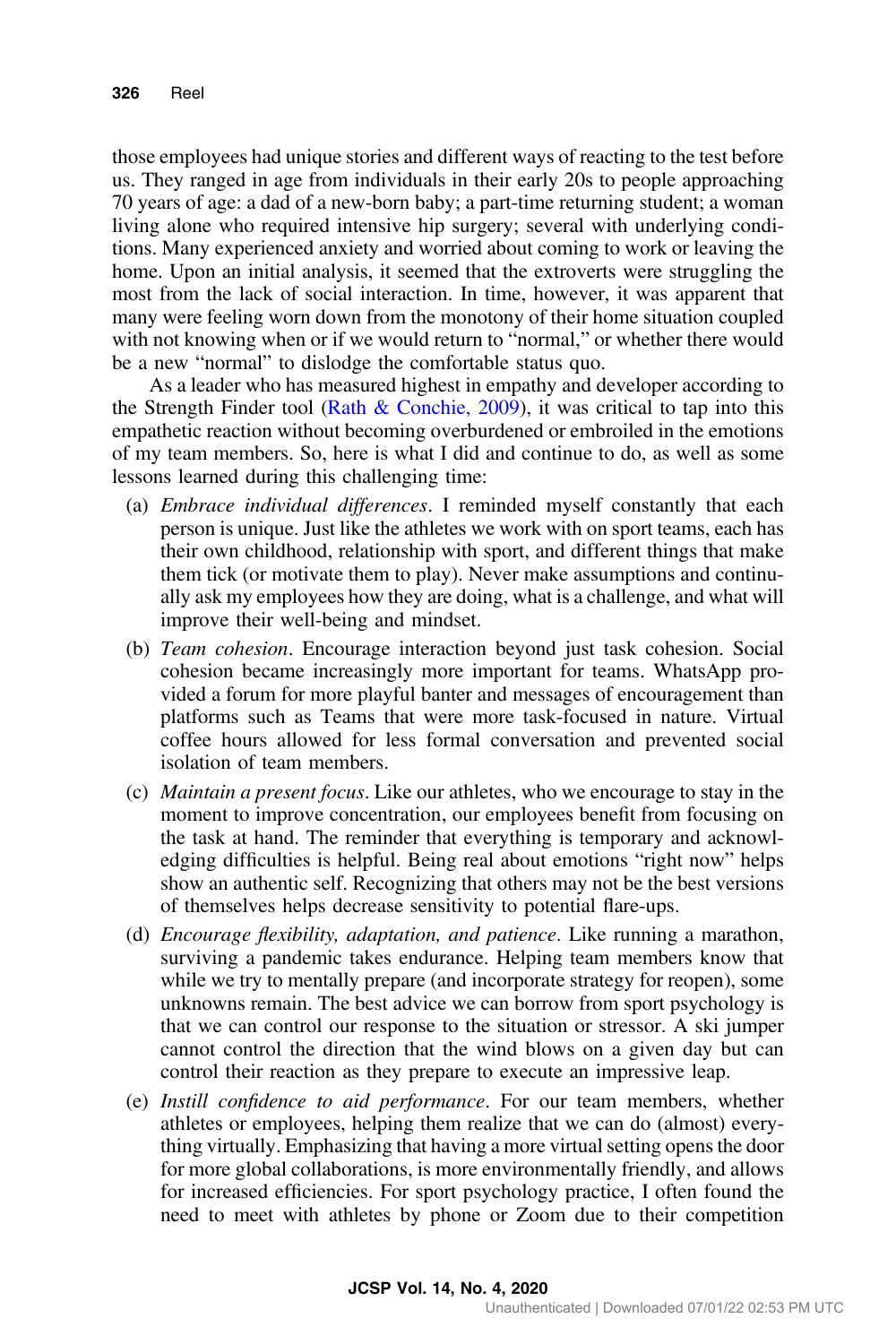<span id="page-2-0"></span>schedules and travel. The pandemic pushed this expectation and need to everyday employees and many handled the transition quite remarkably.

- (f) Revisit work/life balance versus work/life integration. Prior to the pandemic, there was much discussion about how to achieve work/life balance. For our 2019 retreat, I had assigned the book by Stewart Friedman (2014), Leading the Life You Want: Skills for Integrating Work and Life, to my employees. Friedman acknowledges the role that technology plays in giving increased access to our work life around the clock and argues that integration is a better concept to strive for than balance. Early in the pandemic, I started to feel like I had won the magic coin. It seemed like work–life integration was at my fingertips! My laptop remained on the dining table all day instead of when I got home, and I could check e-mails first thing when I woke up and last thing before I went to sleep. There was no silly travel time to commute to the office and I actually could (shock!) eat lunch! Over time this integration with work and life also meant a lack of separation between the two. Monday was no different than Sunday or Saturday. The same walls surrounded me regardless of the work task or leisure activity. I started feeling stale, fatigued, and my energy dipped.
- (g) Prevent burnout and manage potential for compassion fatigue. As counselors, sport psychology consultants, and leaders, we have been fighting to maintain the right amount of self-care before the pandemic. This may take the form of taking frequent breaks, changing rooms, walking outside, or taking time off/staycations. Now that my employees have my mobile phone number and there is nowhere to go, I am literally accessible all of the time and I want to support my employees. In Brené Brown's (2018) book Dare to Lead, she discusses the importance of vulnerability. Leading with vulnerability takes work and a lot of energy. While being available to athletes, clients, and employees, we have to manage our own potential for burnout.

In summary, leading during a pandemic presents several challenges. Sport psychology continues to offer wisdom and application beyond sport that can be applied to organizations and managing teams. As far as serving as JCSP's editorin-chief, the silver lining has been that we have not experienced a disruption in services, operations, or in review turnaround time. More than ever, we recognize the need for relevant publications around burnout and compassion fatigue. Therefore, J.D. DeFreese and his Guest Editors are organizing a special issue around the topic (see [Appendix](#page-3-0)). The Call for Papers follows and has a deadline of February 1, 2021.

### References

Brown, B. (2018). Dare to lead. London, UK: Penguin Random House.

- Friedman, S.D. (2014). Leading the life you want: Skills for integrating work and life. Boston, MA: Harvard Business Review Press.
- Rath, T., & Conchie, B. (2009). Strengths based leadership: Great leaders, teams, and why people follow. New York, NY: Gallup Press.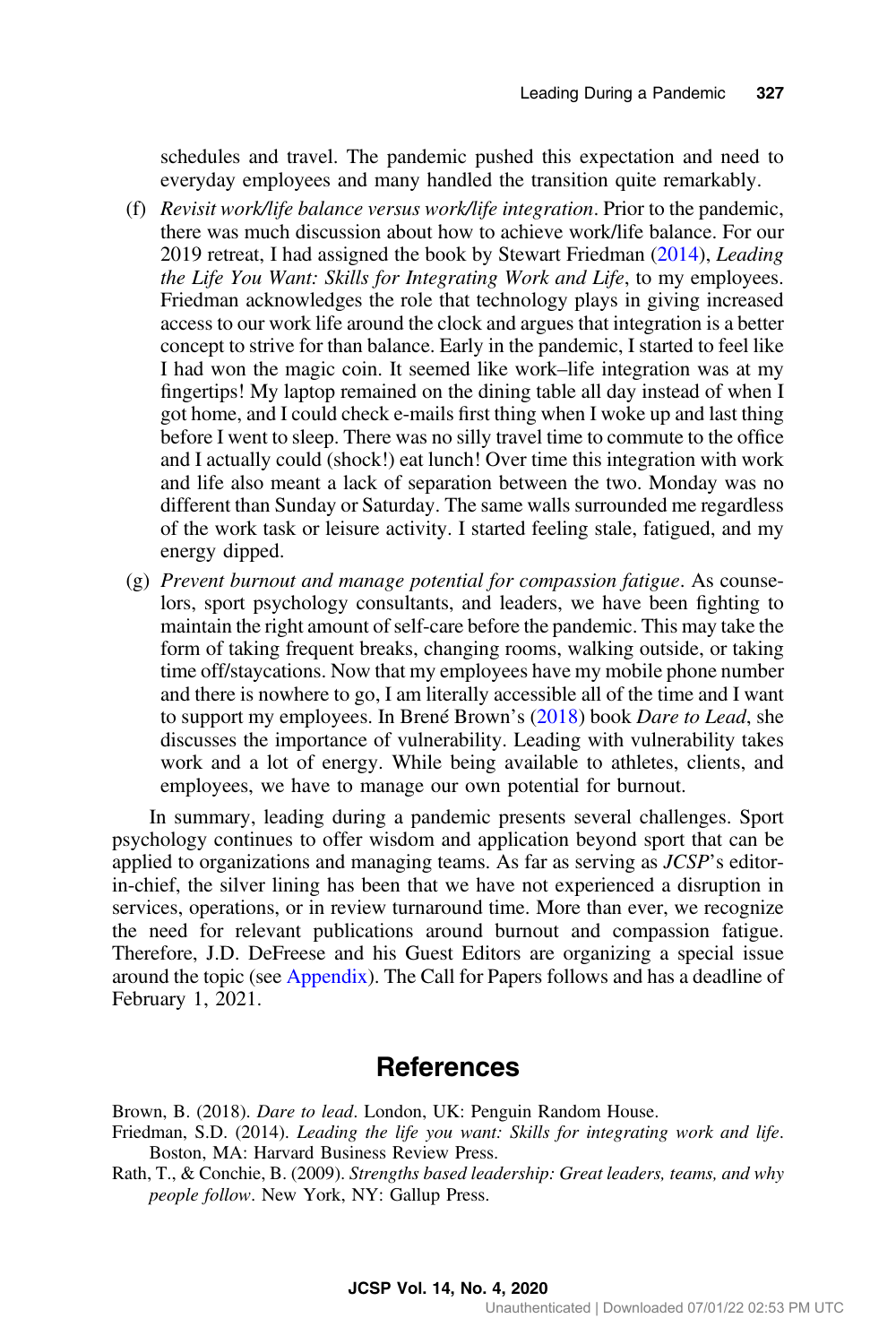## Appendix

# <span id="page-3-0"></span>Special Issue: Journal of Clinical Sport Psychology Burnout in Sport and Performance

#### Guest Editors:

J.D. DeFreese, PhD Henrik Gustafsson, PhD Daniel J. Madigan, PhD

Recent recognition of burnout in workplace environments by the World Health Organization, as well an enhanced cultural understanding of the importance of psychological health and well-being for those involved in sport (i.e., athletes, coaches, sports medicine providers), has served to reinvigorate awareness on this important topic. Burnout has been studied in sport and performance settings for the last 25+ years, yet many important gaps in our knowledge remain. This special issue is devoted to moving this topic forward and filling these gaps by providing a collection of innovative articles that emphasize a balance of research and clinical implications related to burnout in sport and performance settings. The target readership of this special issue includes sport scientists, clinicians, sport psychology practitioners, and other sport and helping professionals.

Original research papers and practice papers that evaluate clinical strategies are encouraged for submission. Submissions must appeal to and be relevant for both sport psychology researchers and applied practitioners. We welcome the following types of submissions related to burnout in sport or other performance settings:

- Systematic reviews and/or meta-analyses that are novel to the field
- Original research articles on burnout in varied populations (e.g., athletes, coaches, sports medicine providers, practitioners)
- Clinical and applied implications of burnout in sport or other performance settings
- Case studies that illustrate problem and intervention strategies
- Description of context-specific approaches regarding prevention, screening, referral, and/or treatment
- Intervention development and/or evaluation papers
- Cases or studies of compassion fatigue in clinical care providers in sport or performance settings
- Special considerations in methodology, measurement, and ethics

For inquiries and to discuss potential contributions, authors can contact the organizing Guest Editor, Dr. J.D. DeFreese at [defreese@email.unc.edu](mailto:defreese@email.unc.edu).

Articles should be prepared according to JCSP submission guidelines [\(http://](http://journals.humankinetics.com/page/authors/jcsp) [journals.humankinetics.com/page/authors/jcsp\)](http://journals.humankinetics.com/page/authors/jcsp). Manuscripts should be a minimum of seven pages and maximum of 35 double-spaced pages in length, including abstract, tables, figures, and references. For this special issue, shorter and applied